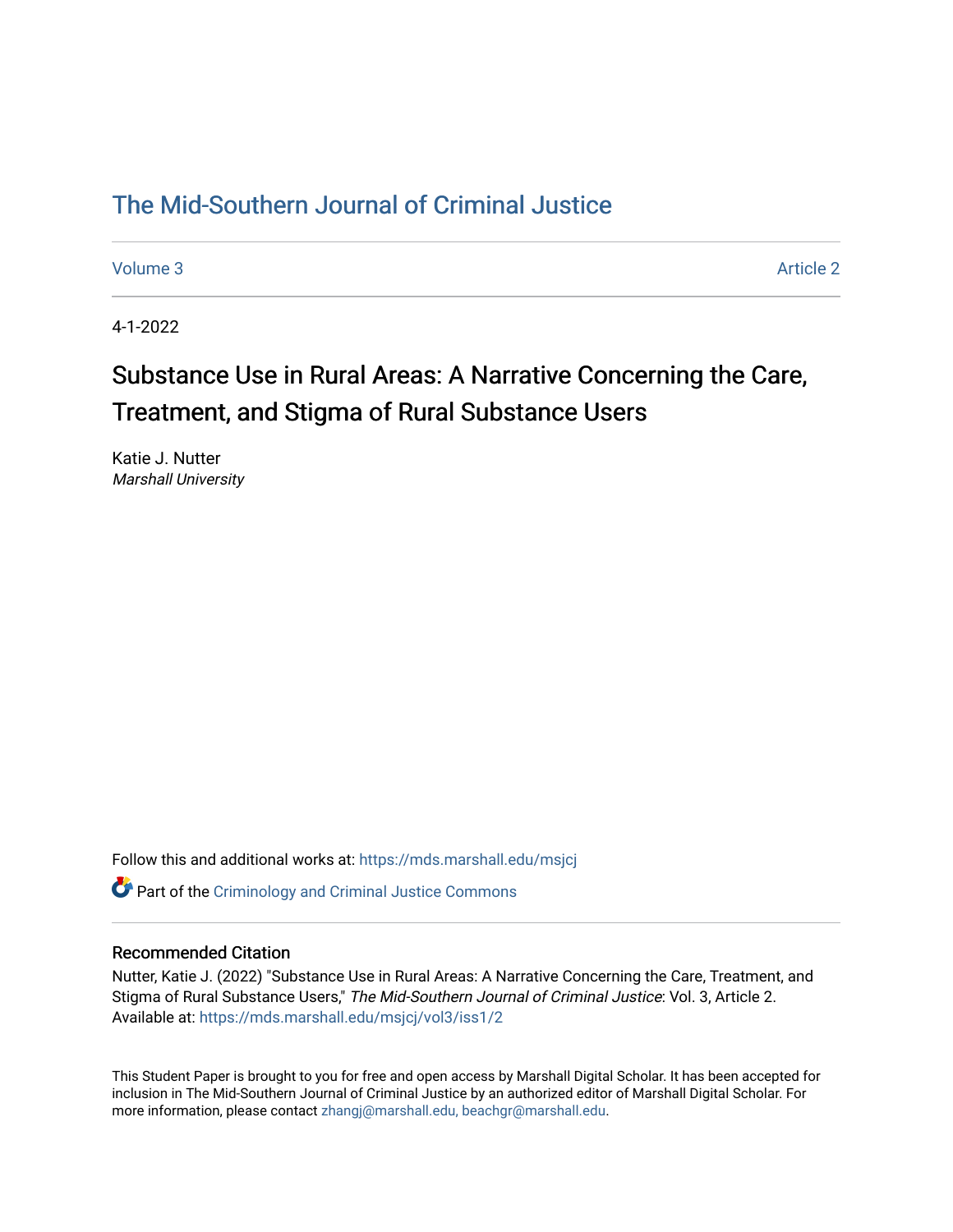## **Substance Use in Rural Areas: A Narrative Concerning the Care, Treatment, and Stigma of Rural Substance Users**

Fatal drug overdoses occurring in the United States have rose significantly, from approximately 70,630 deaths in 2019 to 91,799 in 2020 (Centers for Disease Control and Prevention, 2021a; National Institute on Drug Abuse, 2022). Synthetic opioids, primarily Fentanyl, was the drug involved in almost three-quarters (i.e., 56,516) of overdose deaths in 2020 (National Institute on Drug Abuse, 2022). Drug overdoses have affected both urban and rural communities but is more pronounced in rural areas due to rural regions having the largest increase in opioid overdose deaths in the nation (Mack et al., 2017). As an example, rural counties in the United States experienced an increase of fatal drug overdoses from a rate of 4.0 per 100,000 in 1999 to 19.6 per 100,000 in 2019 (Hedegaard & Spencer, 2021). The above statistics highlight the fact opioid use is a serious and increasing public health issue and the "United States (US) is in the midst of an opioid epidemic" (Meier et al., 2020, p. 1).

Research has suggested that factors such as low education, poverty, unemployment, lack of mental healthcare accessibility, and geographical isolation has contributed to the growing substance use problem in rural United States (Rural Health Information Hub, 2021). Besides the causes of rural substance use, it is important to acknowledge and understand the lingering societal and policy issues still plaguing rural areas. Practices and policies have been implemented to reduce mortality in rural substance users, including medication assisted treatment and harm reduction techniques. However, treatment and care for individuals suffering from a substance use disorder may be lacking in rural areas, contributing to the growing number of fatal overdoses. In this narrative, a commentary regarding the increased maternal morbidity and mortality rates for rural women, the lack of access to appropriate medical and substance abuse treatment, and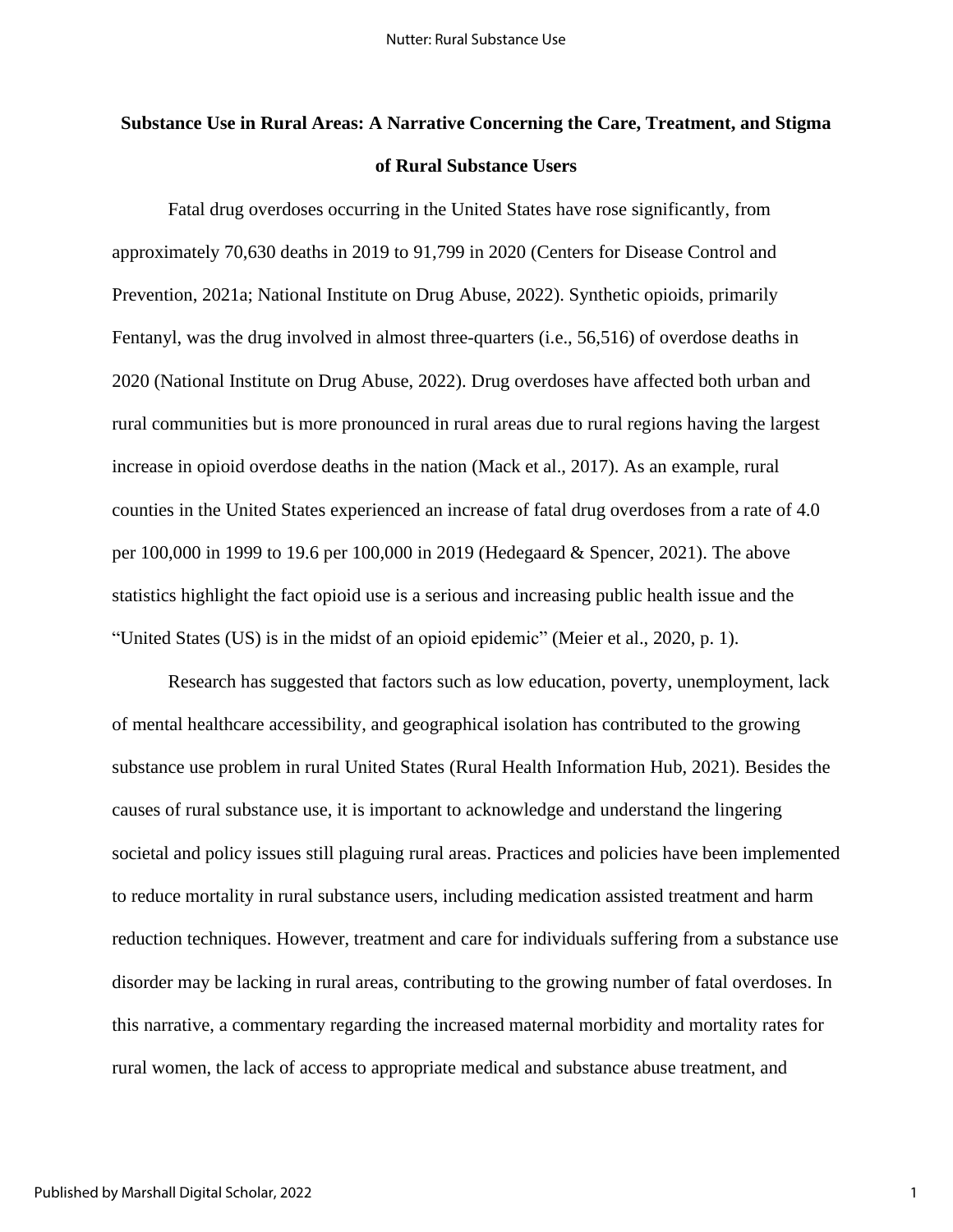societal and intragroup stigma will be conducted, as these issues are plaguing rural substance users and their recovery.

### **The Issues: Care, Treatment, and the Stigma**

### **Care: Pregnancy and Parenthood for Rural Women Substance Users**

Substance use while pregnant and neonatal withdrawal is on the rise in the United States, especially in rural areas (Kramlich et al., 2018). As an example, in a seven-month period, October 1, 2016 to May 1, 2017, 14.28% of infants in West Virginia were born with illicit substances in their systems (Gupta, 2017). Preventing neonatal withdrawal and providing judgment free and empathetic care to women who also are rural substance users is an important public health initiative in reducing the morbidity and mortality of rural women and children. The care of rural substance users can be observed in prenatal and postpartum treatment of these women.

Rural women face substantial challenges during the birthing process. Evidence has shown rural women have a greater probability of experiencing morbidity and mortality than urban women (Backes Kozhimannil et al., 2019). Some reasons rural women had a greater probability of becoming seriously injured or dying from childbirth were due to opioid use and other social issues of health (i.e., lack of transportation, adequate housing, poverty, violence/trauma, etc.). Rural medical providers are faced with unique challenges that may have contributed to the increased morbidity and mortality of rural women, such as workforce shortages and the opioid epidemic. The number of rural hospitals has steadily declined in recent years, making it difficult for rural women to receive adequate care (Backes Kozhimannil et al., 2019; Germack et al., 2019). Evidence has shown a correlation between rural communities with limited access to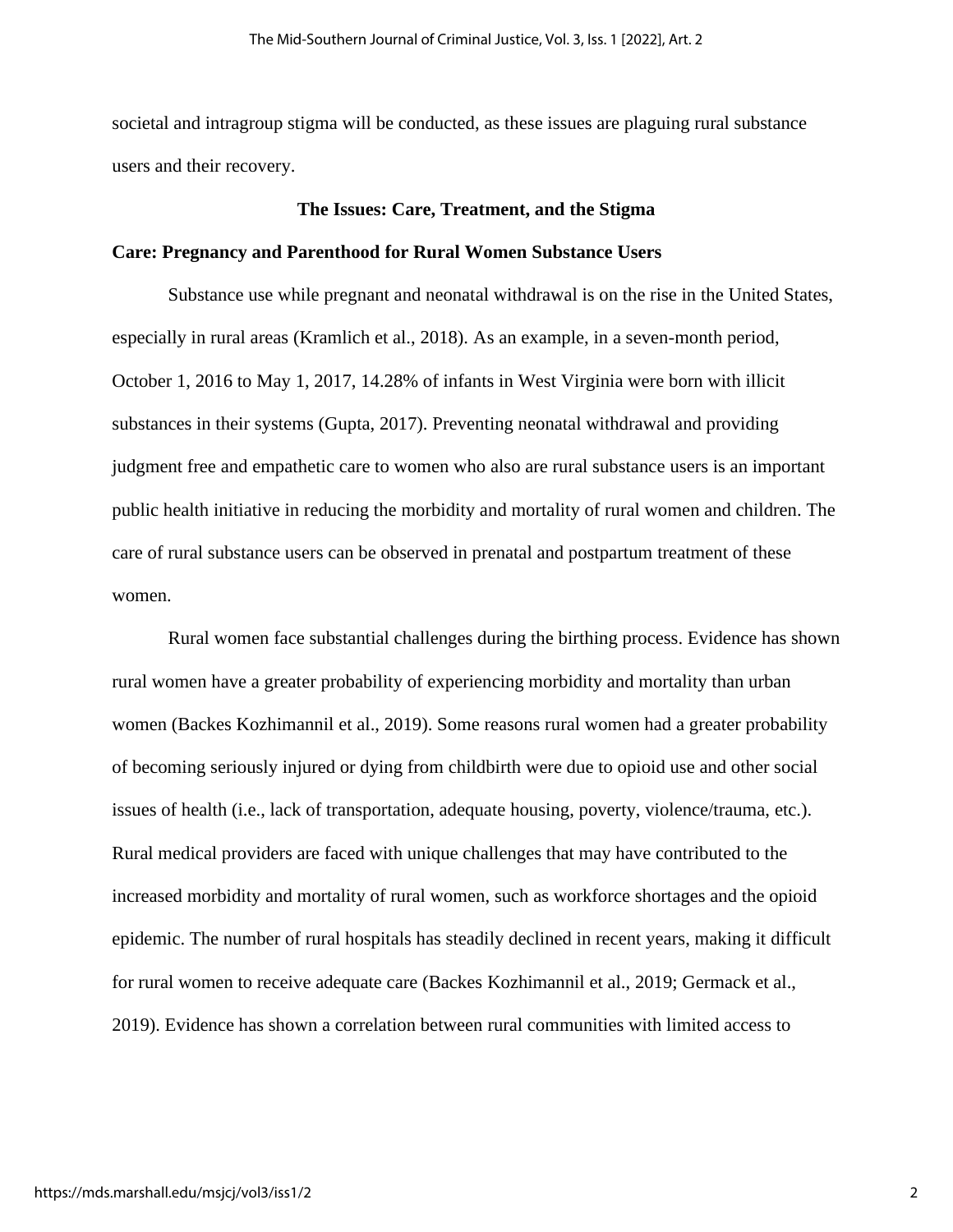maternity care having fewer physicians providing substance abuse treatment (Kozhimannil & Admon, 2019).

As evidence, research has been conducted examining postpartum rural women's experiences in accessing substance abuse treatment and recovery services (Kramlich et al., 2018). In a study by Kramlich et al. (2018), the researchers uncovered themes regarding the "challenges of getting treatment and care, opportunities to bond, and importance of relationships" for postpartum rural women (p. 1449). Within the theme of *challenges of getting treatment and care*, the issues stemmed from "service availability, geographic location, transportation, provider collaboration and coordination, and physical and emotional safety" (Kramlich et al., 2018, p. 1449). Proximity (e.g., distance from the hospital, resource availability, and physical environment of the rural women) and information (i.e., getting questions answered by providers concerning parenting) were problems found in the rural women's opportunities to bond with their child. Additionally, the rural women had difficulties in feeling judged and disrespected by their medical providers during pregnancy and after the birth of their infants, even when the women were in recovery from substance use. The women who found providers that treated them with respect and included them in the birthing experience, endorsed the importance of having a familiar relationship with an empathetic provider, which made the birthing process safer and more enjoyable for the women.

The above section highlights the need for adequate medical and substance abuse treatment for prenatal and postpartum women. For substance users in rural areas, service availability for substance abuse treatment may be limited, as well as harm reduction techniques to minimize fatal overdoses. The next section takes a more in-depth look into harm reduction and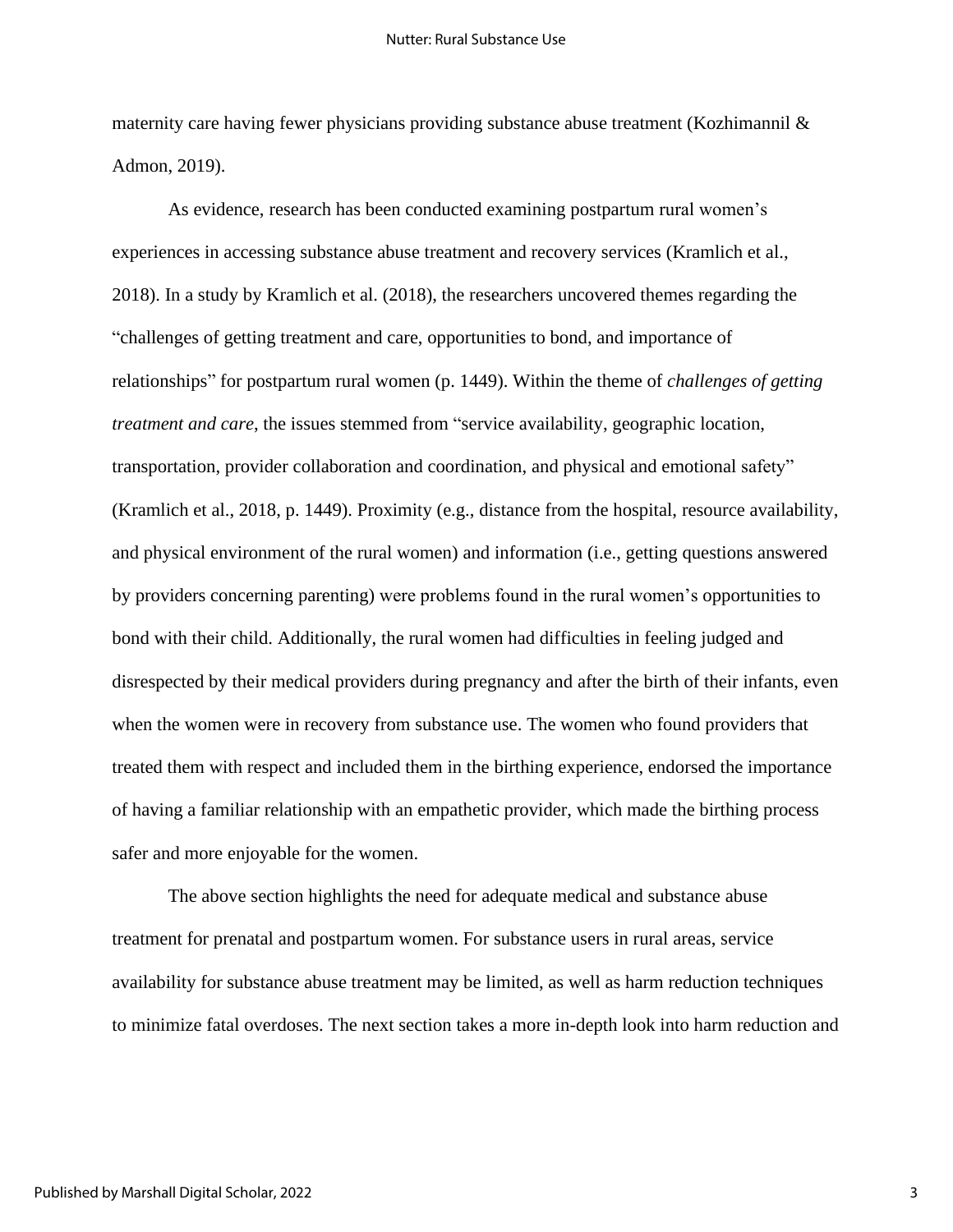the need and availability of medication assisted treatment as an option to treat substance use disorders in rural areas.

### **Treatment: Harm Reduction and Medication Assisted Treatment for Rural Substance Users**

The lack of substance abuse treatment services has been rumored in fueling the evercontinuing substance use problem in rural areas. These areas are often isolated, with little to no public transportation, making it difficult for rural individuals to seek substance abuse treatment (Backes Kozhimannil et al., 2019; Kramlich et al., 2018). Currently, the Centers for Disease Control and Prevention (2018) have endorsed three evidence-based practices and/or policy options to combat the public health issue of rural opioid overdoses: increased adherence to evidence-based prescribing practices, expanding access to medication-assisted treatment (MAT), and increased availability of overdose reversing medications.

An estimate from the Drug Enforcement Agency indicated that within a six-year period, West Virginia, which is predominately rural, was shipped over 780 million oxycodone and hydrocodone pills from pharmaceutical companies, a state with only about 1.7 million people (Cenziper et al., 2019). In 2017, West Virginia still prescribed opioid medications at a rate of 81.3 per 100 persons on average, compared to the national average of 58.7 per 100 (Centers for Disease Control and Prevention, 2019). The above statistics highlight the importance of physicians providing better prescribing practices for rural patients. Policy is now in place to hinder physicians from over prescribing highly addictive substances. After the passing of the Opioid Reduction Act (2018), research suggests a 22.1% decrease in overall opioid prescriptions in West Virginia (Sedney et al., 2021). Even though rural physicians have decreased the number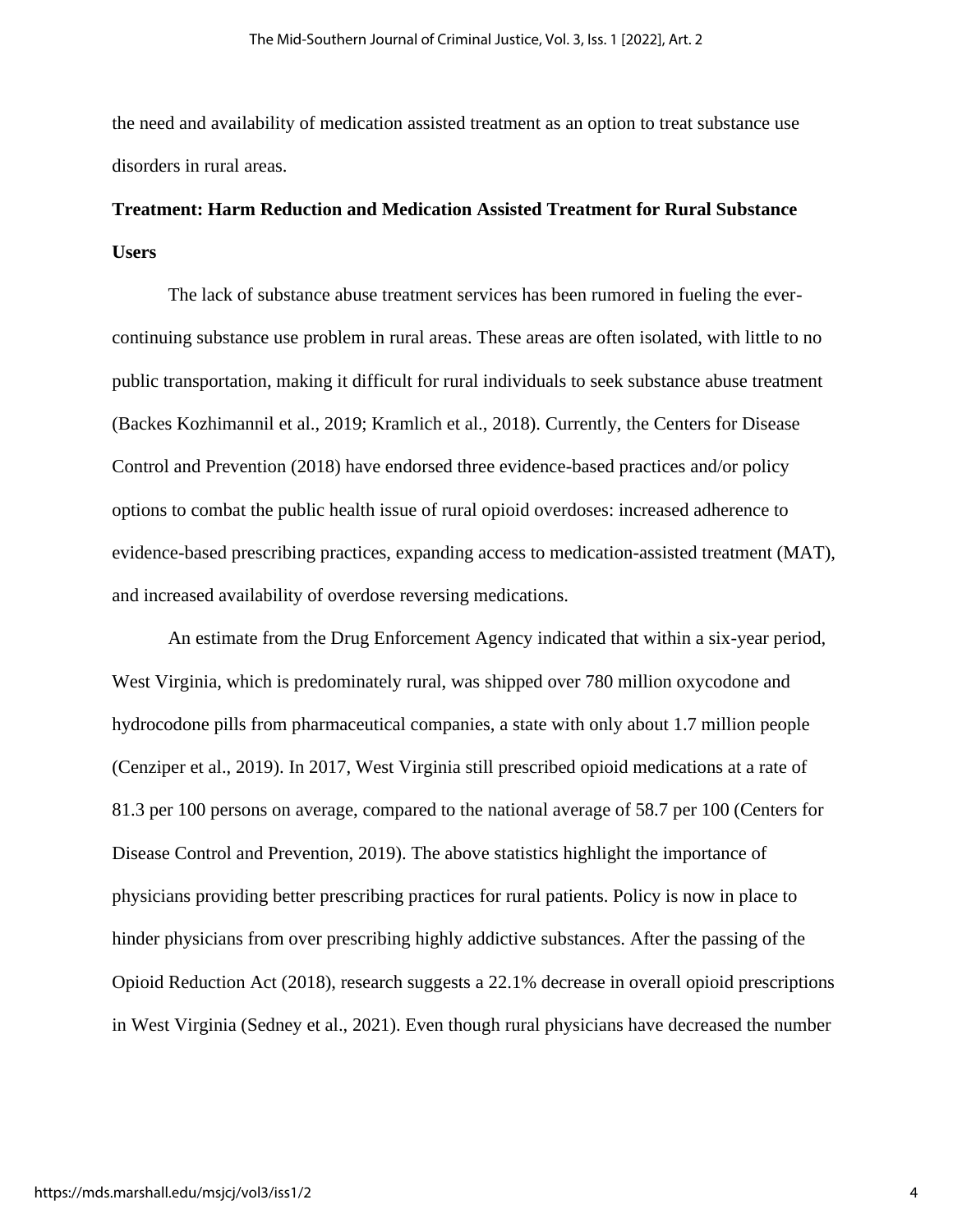of opioids they prescribe due to a change in policy, continuation of evidence-based prescribing practices is important in continuing the reduction of opioid access in rural communities.

For those rural individuals suffering from substance use disorders, medication assisted treatment options may be the only accessible resource to recover from addiction or prevent overdose due to geographical isolation. Medication assisted treatment is the combination of medication and behavioral interventions, such as therapy and group counseling to combat substance use disorders and fatal overdoses (Amura et al., 2022). Medication options for substance use disorders have expanded since 1972 when methadone was the first medication prescribed by physicians to help in addiction recovery (Carroll et al., 2018). Some of the common medication options today include naltrexone, buprenorphine, methadone, and naloxone (SAMHSA, 2021). For rural substance users, participation in a medication assisted treatment program can reduce incidents of substance use and improve overall health (Amura et al., 2022). Medication assisted treatment is an evidence-based practice in reducing substance abuse and overdose but is underutilized in rural areas due to service availability and/or stigma surrounding the use of medication to treat substance use (Richard et al., 2020).

With limited-service availability and underutilization of substance abuse treatment in rural areas, rural users have a way in reducing fatal overdoses in themselves and other users. A common harm reduction technique is the use of naloxone to prevent fatal overdoses after using opioids. Hanson, Porter, Zold, and Terhorst-Miller (2020) interviewed rural individuals regarding their experiences in administering naloxone (i.e., Narcan) and preventing heroin and other opioid overdoses in peers. The interviews uncovered four central themes, naloxone availability, training, naloxone utilization, and emergency response (Hanson et al., 2020). The respondents in this study advised researchers they initially sought naloxone due to the perceived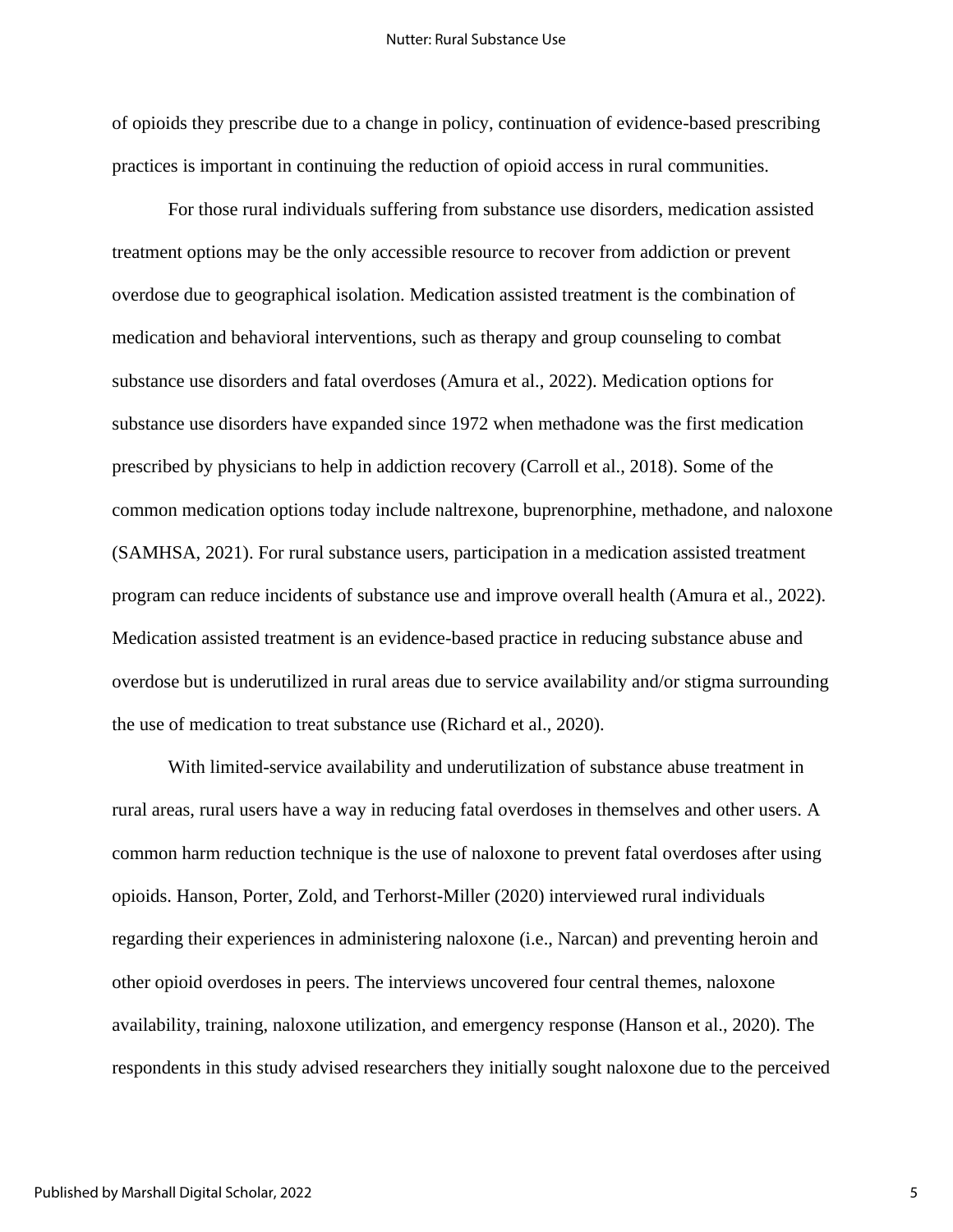risk of overdose, had great satisfaction in knowing how to administer the drug, and were prepared to administer naloxone to other individuals experiencing overdoses (Hanson et al., 2020). The respondents conveyed the importance of naloxone, proposing the drug should be available to those who need it to prevent overdose.

However, in line with the service availability of substance abuse treatment, the availability of harm reduction tools such as naloxone may be lacking in rural areas. For example, in a study conducted by Somalee Banerjee (2020), directly dispensed naloxone availability in pharmacy chains in California was assessed. Banerjee (2020) found that rural counties in California were less likely to have an ideal stock of naloxone, "even though overdose death rates were higher in rural counties" than urban counties in California (p. 604). Banerjee (2020) points out that even though more fatal overdoses are occurring in rural areas, the supply of harm reducing medicine is lacking. Therefore, this harm reducing practice is being underutilized.

### **Stigma: Stigma Surrounding Rural Substance Users**

In the above sections, the narrative touched base on how rural substance users and those in recovery may experience stigmatization when seeking medical or substance abuse treatment. The underutilization of medication assisted treatment has been contributed to the stigma surrounding the use of medication to treat substance use (Richard et al., 2020). Additionally, rural substance users and those that have recovered experience stigma when feeling judged and disrespected by their medical providers during pregnancy and after the birth of their infants (Kramlich et al., 2018). Not only do rural substance users and the individuals in recovery experience stigma by medical professionals, but they also experience stigma by other substance users as well. As an example, when interviewing rural substance users, Sibley et al. (2020) found some respondents, who were sober at the time of the interviews, expressed internal motivation to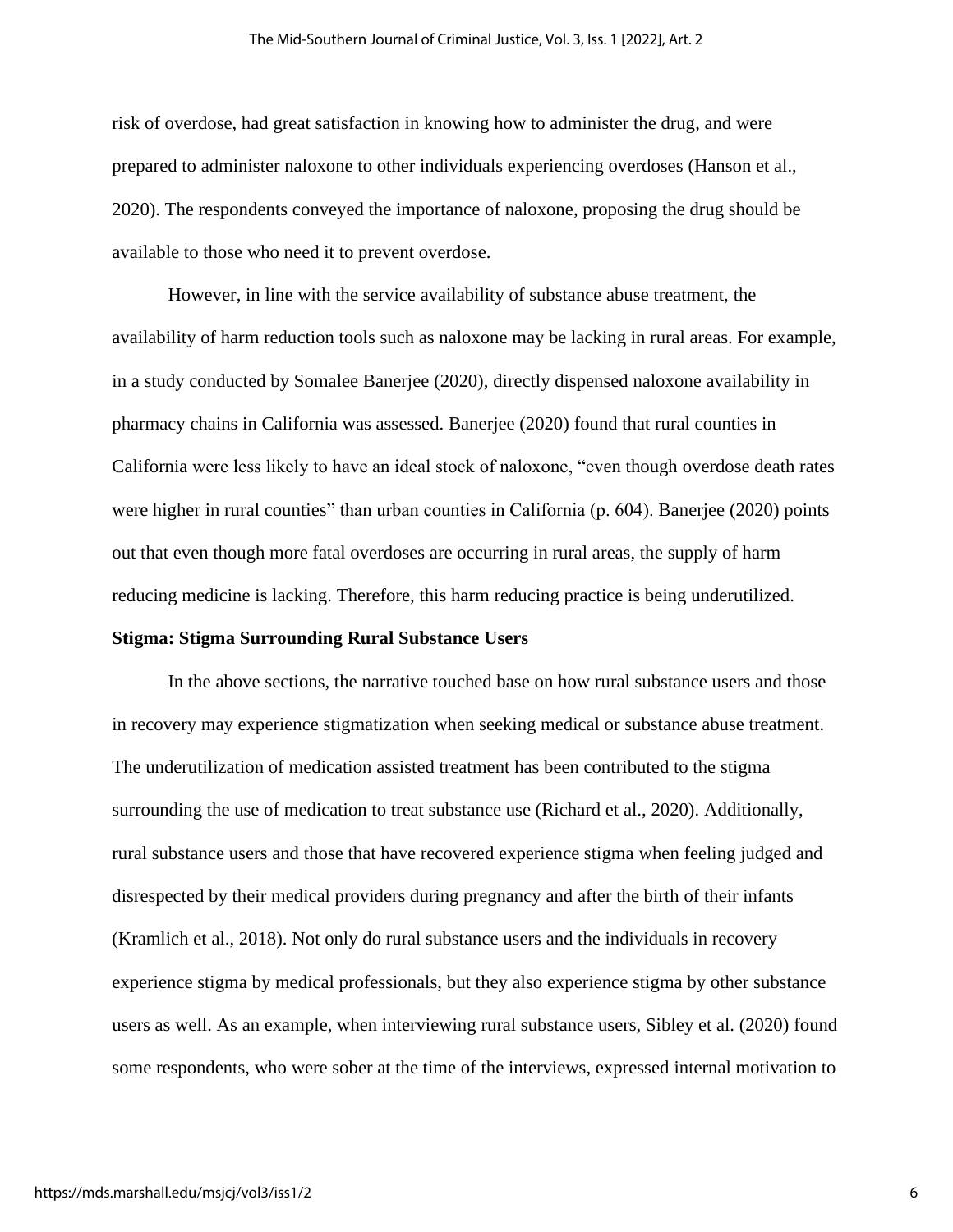stay sober and discourse for those who make excuses for not obtaining sobriety; thus, intragroup stigma occurred.

Substance use in rural communities is often seen by the general public as a personal issue, not something for taxpayers to spend money on. For instance, needle exchange programs are harm reduction programs implemented to reduce the spread of infectious diseases due to intravenous drug use (Sison, 2019). However, programs such as needle exchange can be controversial in the public's eye. In Charleston, West Virginia, the Kanawha County Health Department implemented a needle exchange program to help combat infectious diseases, but it was shut down in 2018 amid public outcry (Lilly, 2021). West Virginia has topped the nation's list of states with high rates of acute Hepatitis B and Hepatitis C, with intravenous drug use being the most common risk factor linked to the spread (Centers for Disease Control and Prevention, 2021b; Gupta, 2017). Even though the program was intended to reduce a public health issue, it was shut down due to the public's negative portrayal of the program, not the benefits it could have offered the community.

Only some of the concerns regarding the care, treatment, and stigma of rural substance users have been addressed in this narrative. Substance use in rural areas is a multi-faceted problem, with many topics, issues, practices, and policies attached. This narrative opened a door to discuss some of the issues plaguing rural areas concerning substance use that are being studied in criminal justice research today.

### **Discussion**

Substance use is an ever-growing problem affecting rural individuals and communities. Women in recovery, or actively using, face challenges in getting treatment and adequate care due to "service availability, geographic location, transportation, provider collaboration and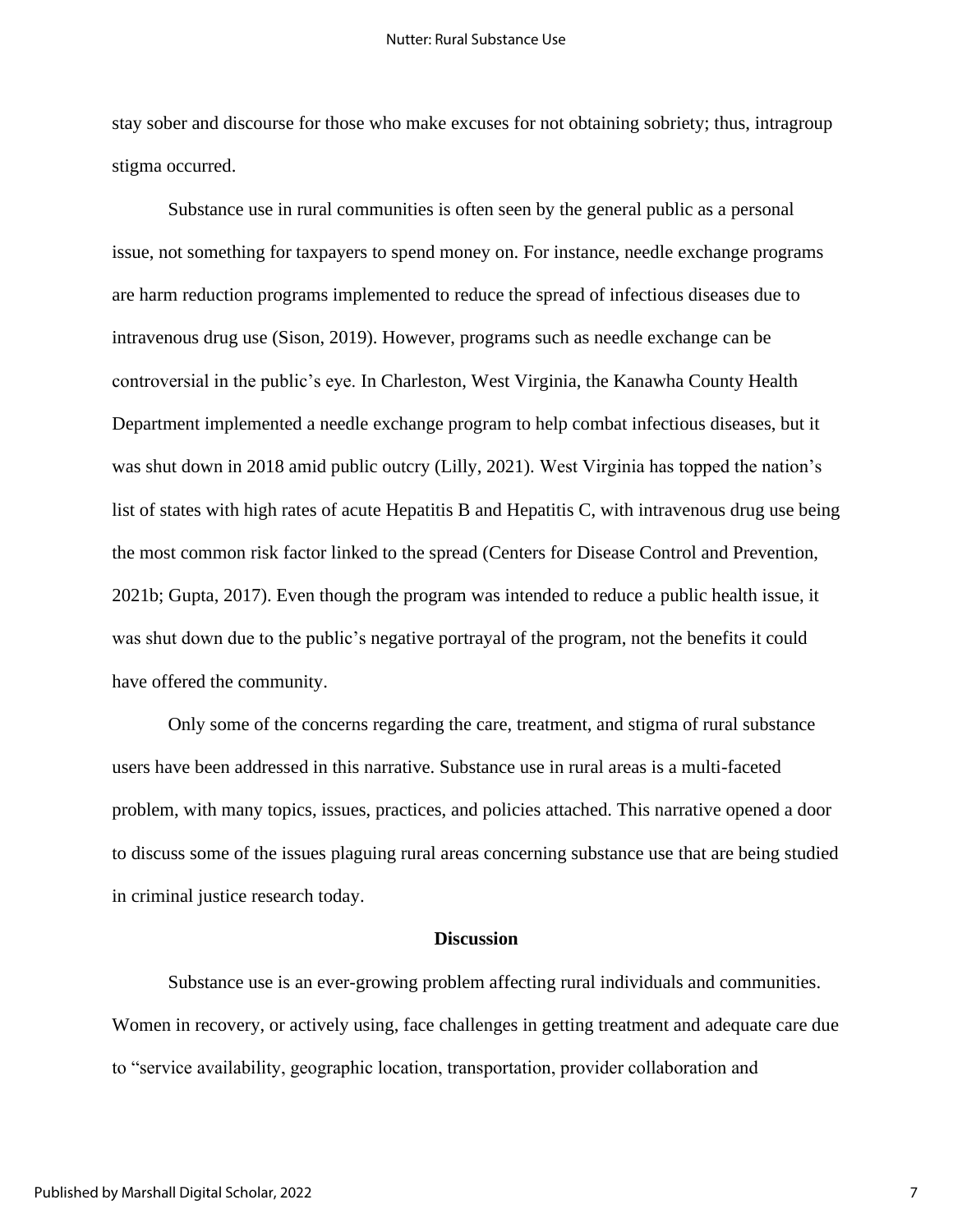coordination, and physical and emotional safety" (Kramlich et al., 2018, p. 1449). The findings in the Kramlich et al. (2018) study highlighted the need for policy makers and medical and substance use providers to lessen the barriers for rural women so they will not feel stigmatized about their use and will be able to access the care they need. Also, rural women's risk of serious injury or death due to rural providers lacking the knowledge of substance abuse disorders creates a substantial issue. Policy makers may not be knowledgeable regarding the unique needs of rural women, especially the fact most rural women may travel far distances to receive prenatal and neonatal care. Access to physicians knowledgeable about substance abuse recovery and neonatal abstinence syndrome (NAS)/ neonatal withdrawal is also a need for rural women (Backes Kozhimannil et al., 2019).

For instance, Cabell County, West Virginia saw an increasing number of infants born with NAS due to mother's using substances while pregnant. In 2004, Lily's Place was opened, a NAS Center, in an effort to better care for these infants (Lily's Place, 2019). The facility provides infants with medication to wean them off illicit substances, provides therapeutic handling and massage to comfort the infants, and the infants are placed into a calm, quiet private room environment to recover. Lily's Place is an excellent example of a policy implication focused on the needs of rural women substance users and their children. Not only is Lily's Place a hospital to care for drug addicted infants, but it is also a safe place for recovering mothers to bond with their children, in a judgment free environment surrounded by medical providers and social workers knowledgeable about substance use disorders, without the stigma they may find in an unspecialized labor and delivery hospital.

Having access to medication assisted treatment options, such as buprenorphine, methadone, naltrexone, and naloxone, is a policy implication that would need the backing of the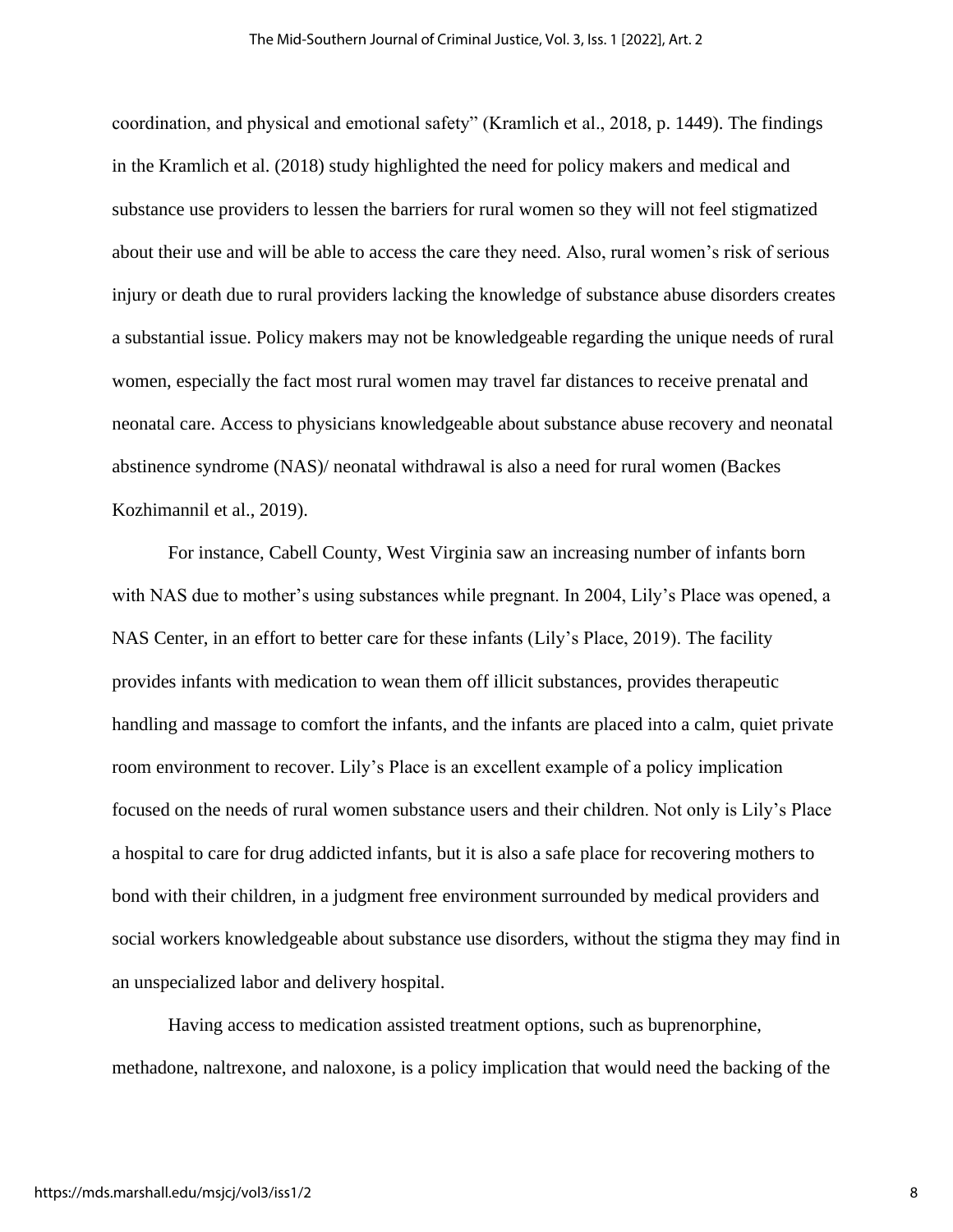medical field, allowing for more providers to prescribe such medication and run appropriate and ethical medication assisted treatment programs. Moreover, continued training in addiction and recovery options for medical personnel would allow patients to seek treatment without the stigma and judgment some have encountered before (Kramlich et al., 2018; Richard et al., 2020; Sibley et al., 2020). Nicole Gastala (2017), a medical doctor in rural Marshalltown, Iowa, once expressed her bias in prescribing medication assisted treatment options for her patients. She detailed her annoyance in hearing the denial and excuses her patients gave her as to why they could not get substance abuse treatment or why their opioid medication counts, and drug screens were inconsistent. She identified the need to gain knowledge regarding rural addiction and medically assisted treatment, and concluded, "As family physicians, if we are not recognizing addiction and recommending appropriate treatment, we will not be doing our part to curtail the opioid and heroin crisis, and even worse, we will contribute to the opioid epidemic" (Gastala, 2017, p. 373). More physicians with the mind set like Gastala are needed in rural areas to curtail the stigma substance users experience in reaching out for help for their substance use problem.

Reducing harm by preventing fatal overdoses among rural substance users is important and can be effective by way of naloxone availability (Hanson et al., 2020). Due to peers usually being present during overdoses, easy access to and availability of naloxone is a policy implication focused on reducing the number of opioid overdose deaths in rural areas (Banerjee, 2020; Hanson et al., 2020). Targeted naloxone distribution is greatly effective when Narcan (i.e., the name brand of naloxone) is distributed to substance users, first responders, those who are at higher risk of witnessing an overdose, outreach workers, and medical staff, especially in rural areas where emergency response time is slower (Carroll et al., 2018). However, rural areas are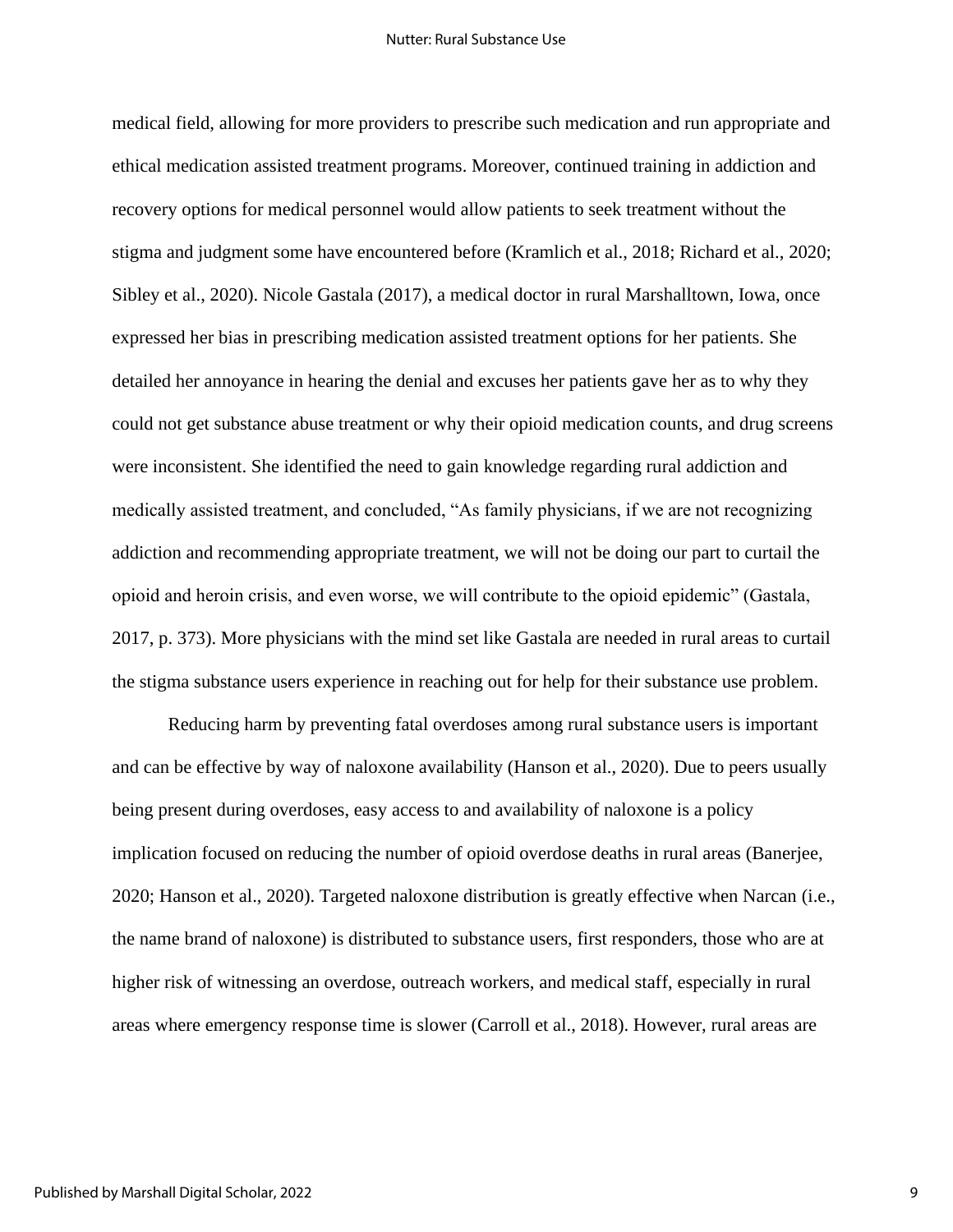still in need of accurate amounts of naloxone, which is a policy area in need of monitoring (Banerjee, 2020).

The stigma associated with rural substance use has negatively affected the public's perception of substance use and recovery, and programs to lessen the impacts of substance use. Programs such as needle exchange and naloxone distribution, etc. tend to experience public backlash due to the perceive notion that programs as such enable substance use. However, these programs are necessary in rural areas due to isolation that causes slower emergency response time and high rates of infectious diseases, as well as the lack of substance abuse service availability in rural areas (Banerjee, 2020; Carroll et al., 2018; Hanson et al., 2020; Lilly, 2021; Sison, 2019).

### **Conclusion**

Substance abuse in rural areas will continue to be an interpersonal and societal problem. Education and knowledge about addiction, especially for rural individuals is needed to provide support and services to combat the stigma that is substance use, allowing for a judgment free, safe environment to encourage sobriety. Rural communities need more adequate medical care and substance abuse treatment for substance users and those in recovery, with knowledgeable providers and policy makers to lead the way. For an individual in addiction, social support systems may be lost and the stigma that occurs within the community and among close family members or friends may keep individuals from seeking help. Nora Volkow (2020) once wrote,

Some of us respond to social as well as physical punishments by turning to substances to alleviate our pain. The humiliating rejection experienced by people who are stigmatized for their drug use acts as a powerful social punishment, driving them to continue and perhaps intensify their drug-taking. (para. 6)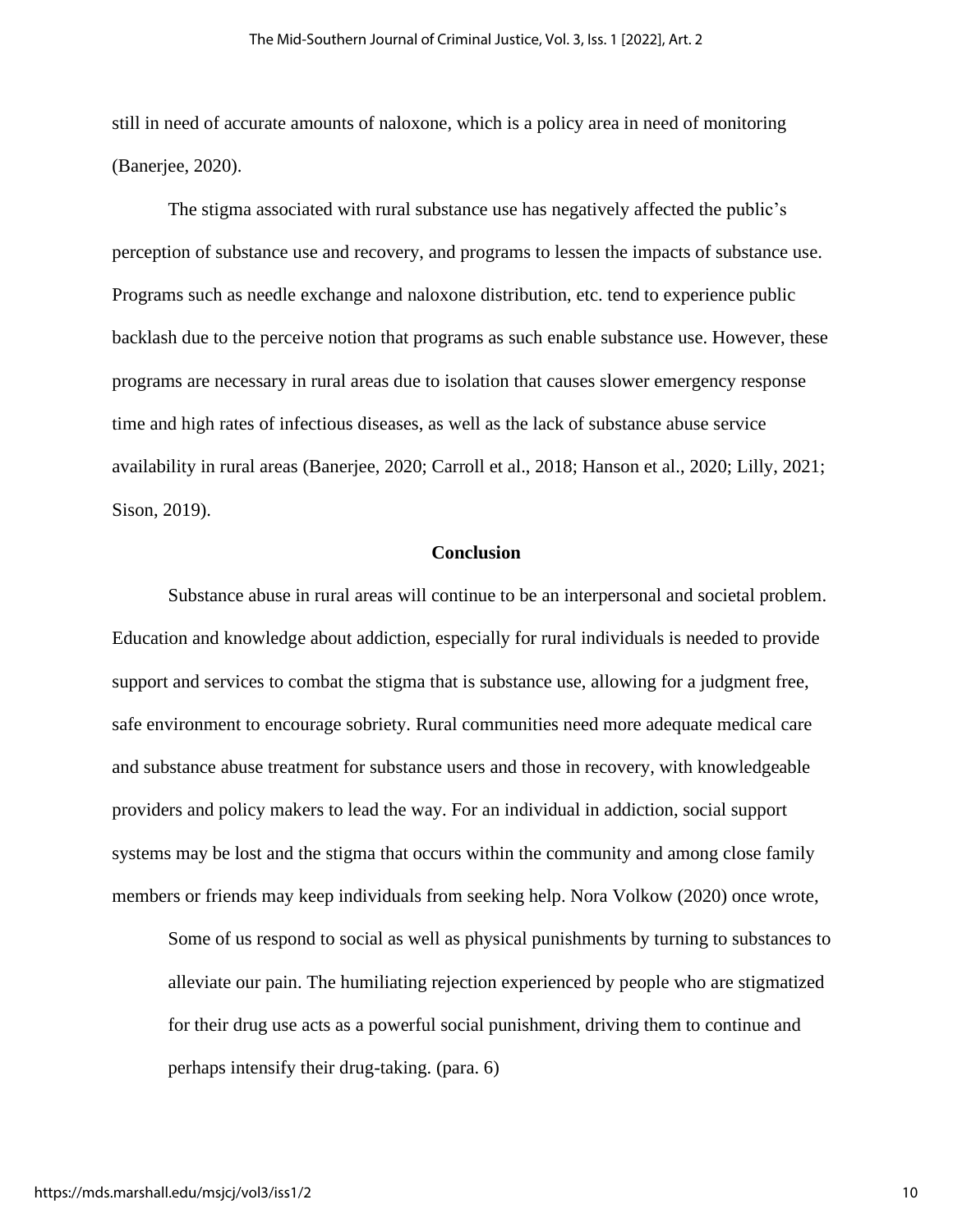Unless we as a society can open our minds to the fact that substance use is a disorder, rural substance use and the impacts stemming from this problem will continue to increase, which will "only contribute to the vicious cycle that entrenches [the] disease" (Volkow, 2020, para. 9). Without open-mindedness, evidence-based practices, and policies, such as prescribing practices, medication assisted treatment, and harm reduction, will continue to be underutilized in rural areas.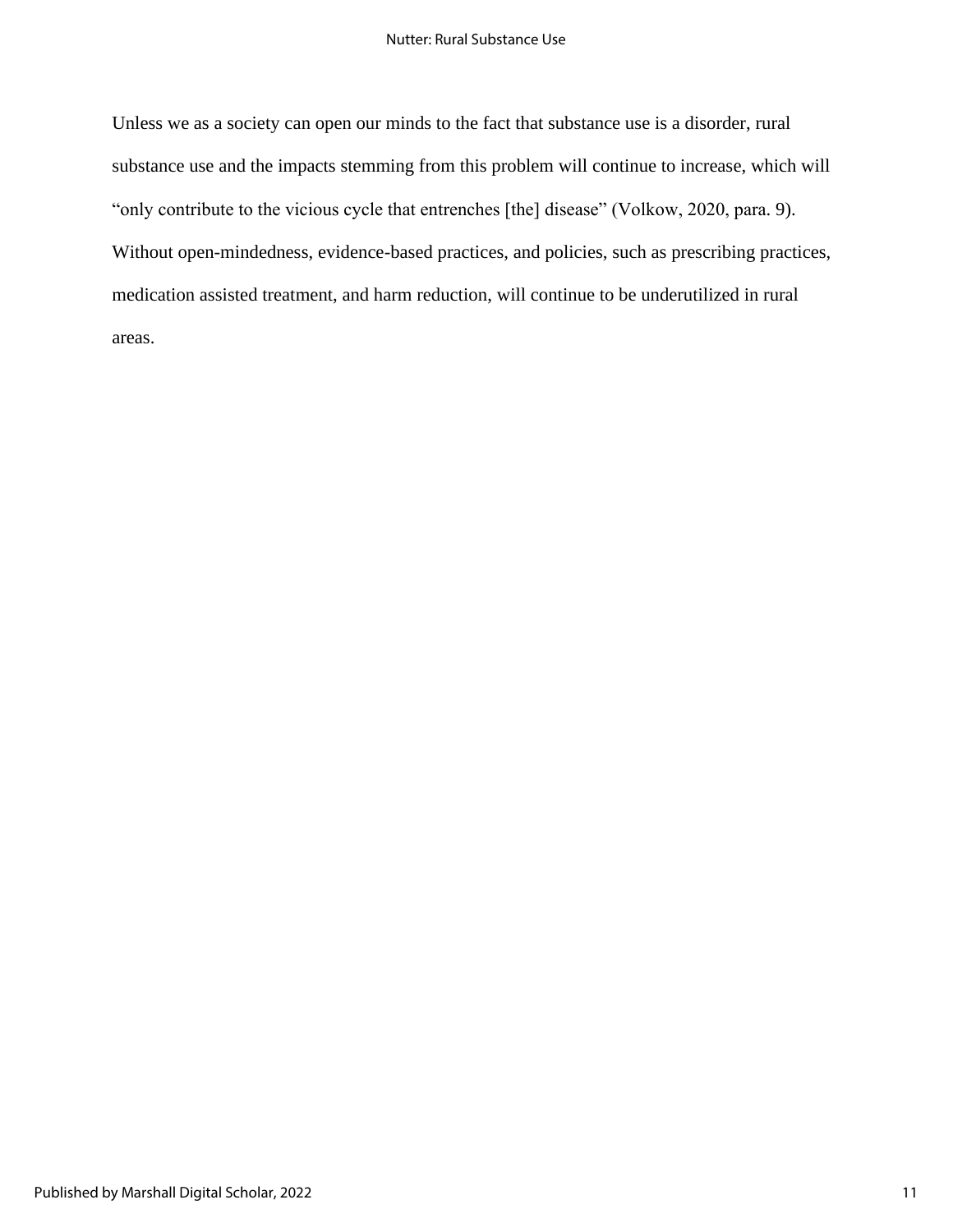### **References**

- Amura, C. R., Sorrell, T. R., Weber, M., Alvarez, A., Beste, N., Hollins, U., & Cook, P. F. (2022). Outcomes from the medication assisted treatment pilot program for adults with opioid use disorders in rural Colorado. *Substance Abuse Treatment, Prevention, & Policy, 17*(1), 1–11.<https://doi-org.marshall.idm.oclc.org/10.1186/s13011-021-00424-4>
- Backes Kozhimannil, K., Interrante, J. D., Henning-Smith, C., & Admon, L. K. (2019). Ruralurban differences in severe maternal morbidity and mortality in the US, 2007-15. *Health Affairs, 38*(12), 2077–2085. [https://doi-](https://doi-org.marshall.idm.oclc.org/10.1377/hlthaff.2019.00805)

[org.marshall.idm.oclc.org/10.1377/hlthaff.2019.00805](https://doi-org.marshall.idm.oclc.org/10.1377/hlthaff.2019.00805)

- Banerjee, S. (2020). Optimizing the distribution of pharmacy-dispensed naloxone using spatial mapping techniques in rural areas. *Journal of Drug Issues, 50*(4), 604–612. [https://doi](https://doi-org.marshall.idm.oclc.org/10.1177/0022042620945673)[org.marshall.idm.oclc.org/10.1177/0022042620945673](https://doi-org.marshall.idm.oclc.org/10.1177/0022042620945673)
- Carroll, J. J., Green, T. C., & Noonan, R. K. (2018). *Evidence-based strategies for preventing opioid overdose: What's working in the United States.* Centers for Disease Control and Prevention; U.S. Department of Health & Human Services.

<https://www.cdc.gov/drugoverdose/pdf/pubs/2018-evidence-based-strategies.pdf>

Centers for Disease Control and Prevention. (2018). *Preventing opioid overdoses among rural Americans*.<https://www.cdc.gov/ruralhealth/drug-overdose/policybrief.html>

Centers for Disease Control and Prevention. (2019). *U.S. state prescribing rates, 2017*.

<https://www.cdc.gov/drugoverdose/maps/rxstate2017.html>

Centers for Disease Control and Prevention. (2021a). *Drug overdose deaths remain high*. U.S.

Department of Health & Human Services.

<https://www.cdc.gov/drugoverdose/data/statedeaths.html>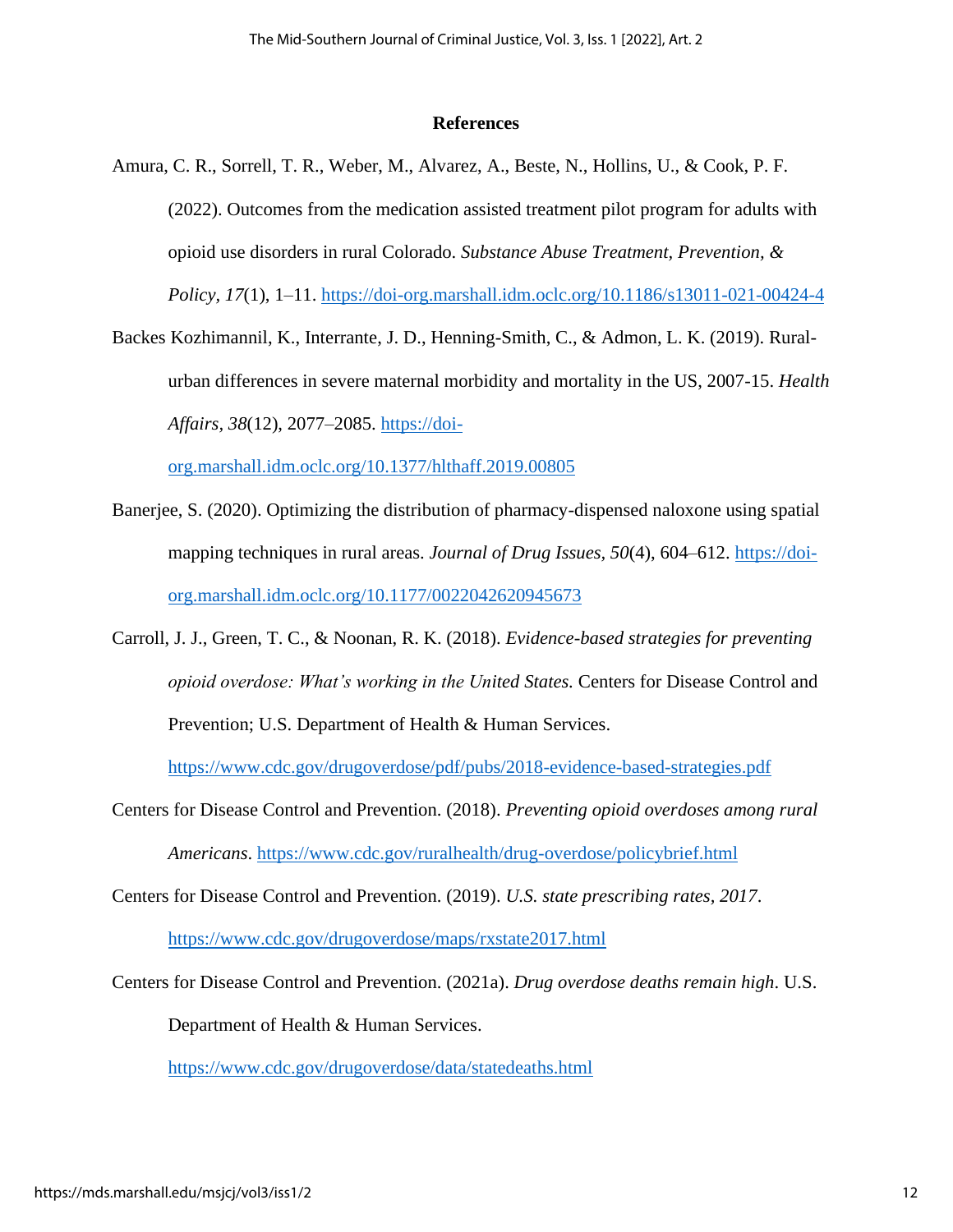- Centers for Disease Control and Prevention. (2021b). *Figure 2.2: Rates of reported acute hepatitis B virus infection, by state- United States, 2018-2019*. Division of Viral Hepatitis.<https://www.cdc.gov/hepatitis/statistics/2019surveillance/Figure2.2.htm>
- Cenziper, D., Corio, E., Hooper, K., & Soule, D. (2019). They look at us like an easy target: West Virginia is a case study in how legal battles against drug companies don't always balance the scales. *The Washington Post*.

[https://www.washingtonpost.com/graphics/2019/investigations/west-virginia-opioid](https://www.washingtonpost.com/graphics/2019/investigations/west-virginia-opioid-legal-battle-foster-care/)[legal-battle-foster-care/](https://www.washingtonpost.com/graphics/2019/investigations/west-virginia-opioid-legal-battle-foster-care/)

- Gastala, N. (2017). Denial: The greatest barrier to the opioid epidemic. *Annals of Family Medicine, 15*(4), 372–374.<https://doi-org.marshall.idm.oclc.org/10.1370/afm.2057>
- Germack, H. D., Kandrack, R., & Martsolf, G. R. (2019). When rural hospitals close, the physician workforce goes. *Health Affairs, 38*(12), 2086–2094. [https://doi](https://doi-org.marshall.idm.oclc.org/10.1377/hlthaff.2019.00916)[org.marshall.idm.oclc.org/10.1377/hlthaff.2019.00916](https://doi-org.marshall.idm.oclc.org/10.1377/hlthaff.2019.00916)
- Gupta, R. (2017). *West Virginia viral hepatitis epidemiologic profile 2017*. Bureau for Public Health.<https://dhhr.wv.gov/oeps/disease/ob/documents/viral-hep-profile-2017.pdf>
- Hanson, B. L., Porter, R. R., Zöld, A. L., & Terhorst-Miller, H. (2020). Preventing opioid overdose with peer-administered naloxone: Findings from a rural state. *Harm Reduction Journal, 17*(1), 1–9.<https://doi-org.marshall.idm.oclc.org/10.1186/s12954-019-0352-0>

Hedegaard, H., & Spencer, M. R. (2021). *Urban-rural differences in drug overdose death rates, 1999-2019* (No. 403). U.S. Department of Health & Human Services; Centers for Disease Control and Prevention; National Center for Health Services. <https://www.cdc.gov/nchs/data/databriefs/db403-H.pdf>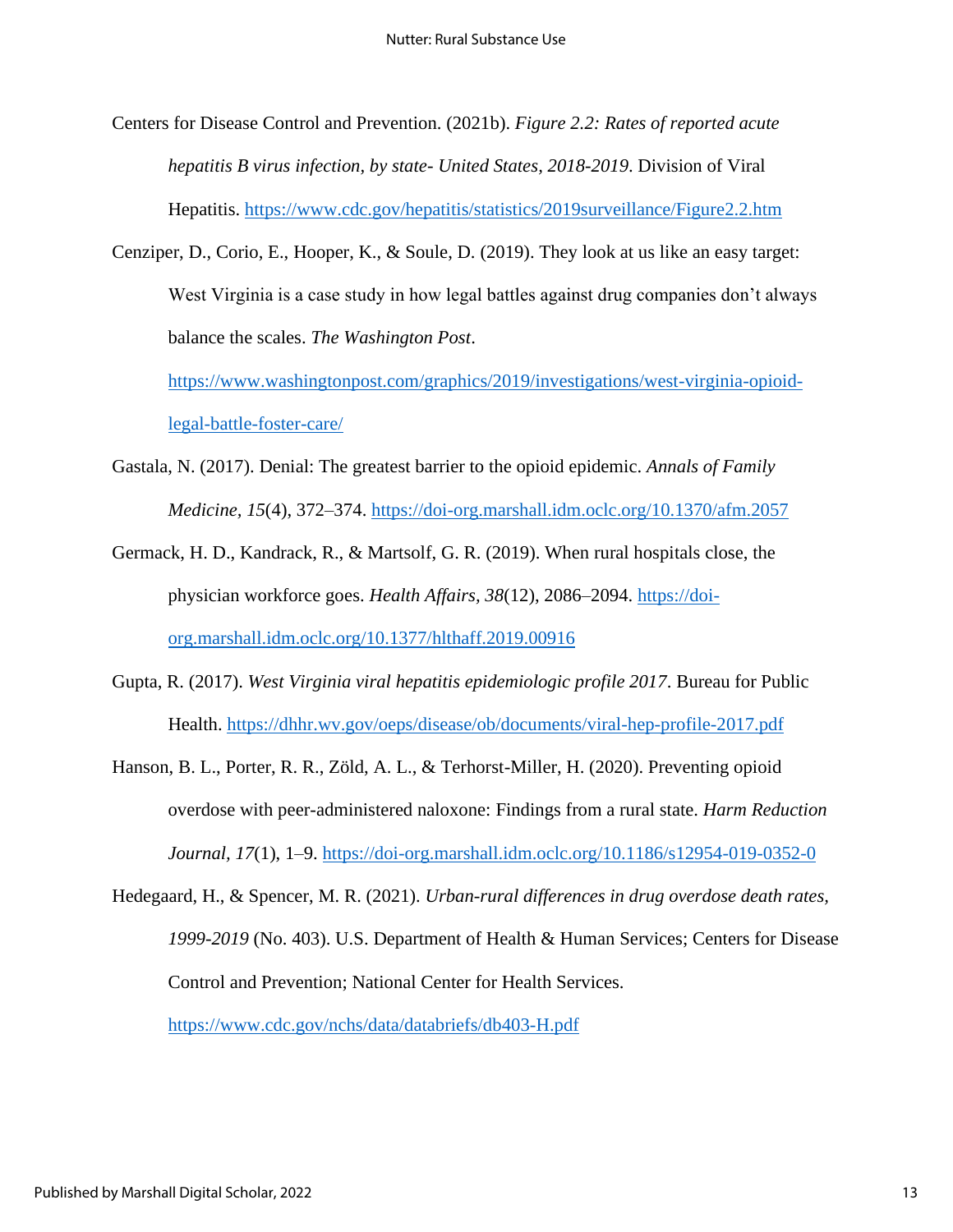- Kozhimannil, K. B., & Admon, L. K. (2019). Structural factors shape the effects of the opioid epidemic on pregnant women and infants. *JAMA, 321*(4), 352–353.
- Kramlich, D., Kronk, R., Marcellus, L., Colbert, A., & Jakub, K. (2018). Rural postpartum women with substance use disorders. *Qualitative Health Research, 28*(9), 1449–1461. <https://doi-org.marshall.idm.oclc.org/10.1177/1049732318765720>
- Lilly, J. (2021). *Federal dollars on the way to help fight alarming HIV outbreak in WV*. West Virginia Public Broadcasting. [https://www.wvpublic.org/government/2021-03-](https://www.wvpublic.org/government/2021-03-19/federal-dollars-on-the-way-to-help-fight-alarming-hiv-outbreak-in-wv) [19/federal-dollars-on-the-way-to-help-fight-alarming-hiv-outbreak-in-wv](https://www.wvpublic.org/government/2021-03-19/federal-dollars-on-the-way-to-help-fight-alarming-hiv-outbreak-in-wv)

Lily's Place. (2019). *How it all started*.<https://www.lilysplace.org/history>

- Mack, K., Jones, C. M., & Ballesteros, M. F. (2017). Illicit drug use, illicit drug use disorders, and drug overdose deaths in metropolitan and nonmetropolitan areas – United States. *MMWR Surveillance Summaries, 66*(19), 1–12.
- Meier, A., Moore, S. K., Saunders, E. C., McLeman, B., Metcalf, S. A., Auty, S., Walsh, O., & Marsch, L. A. (2020). Understanding the increase in opioid overdoses in New Hampshire: A rapid epidemiologic assessment. *Drug and Alcohol Dependence, 209*(1),

1–8. [https://doi.org/10.1016/j.drugalcdep.2020.107893](https://doi-org.marshall.idm.oclc.org/10.1016/j.drugalcdep.2020.107893)

National Institute on Drug Abuse. (2022). *Overdose death rates*. U.S. Department of Health and Human Services. <https://nida.nih.gov/drug-topics/trends-statistics/overdose-death-rates>

Opioid Reduction Act, WV Code § 16-54-1 *et seq*. (2018).

<http://www.wvlegislature.gov/WVCODE/code.cfm?chap=16&art=54>

Richard, E. L., Schalkoff, C. A., Piscalko, H. M., Brook, D. L., Sibley, A. L., Lancaster, K. E., Miller, W. C., & Go, V. F. (2020). "You are not clean until you're not on anything":